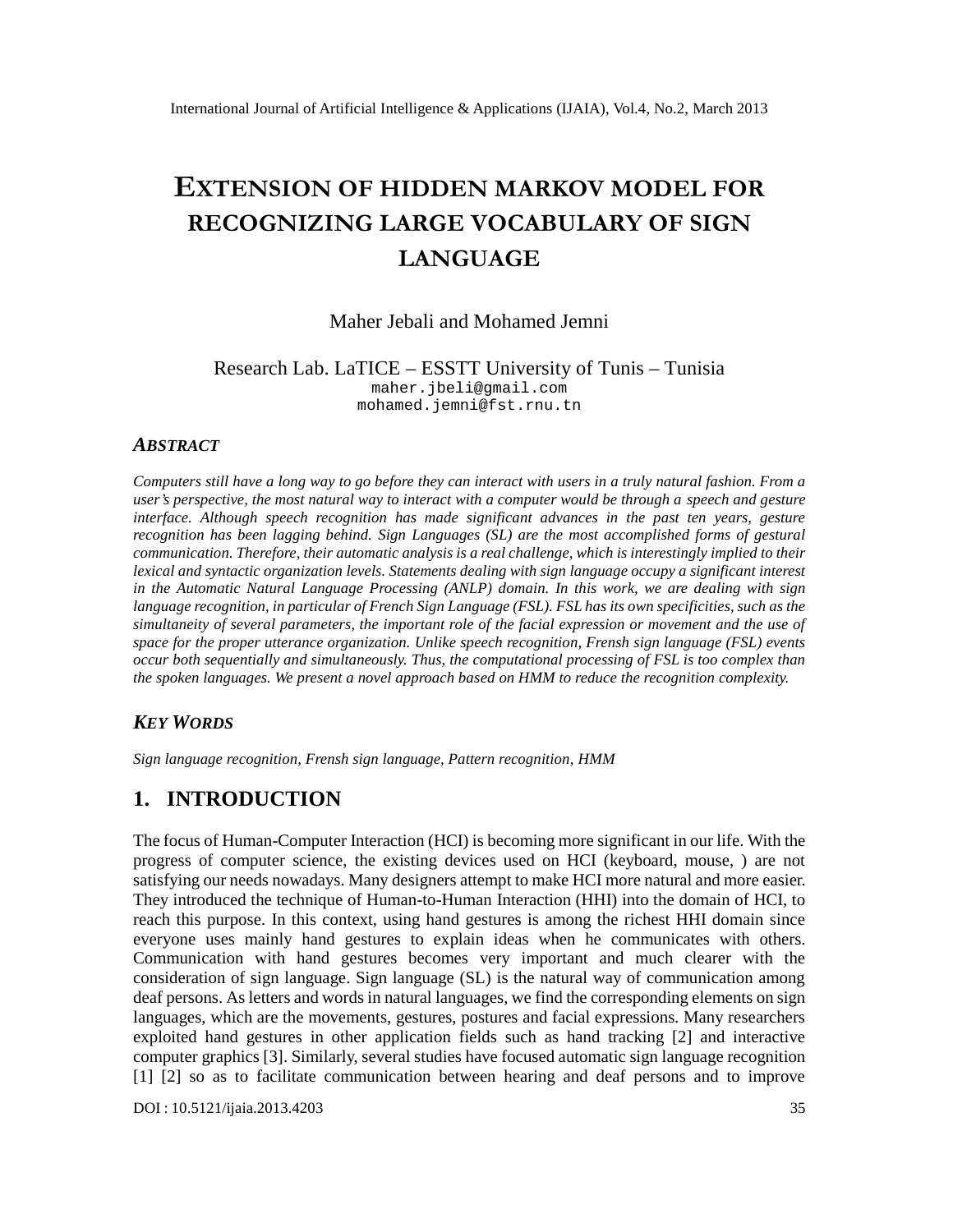Human-Computer Interaction systems. Several works in the domain of automatic sign language recognition have been interested in the manual information such as the trajectories of both hands. In this context, we are presenting in this paper, our approach for modelling the manual information. In forthcoming papers, we will present others components of our sign language recognition system, such as non-manual signs (head movement, gaze…) and especially the facial expression that gives additional information to convey the true meaning of sign [24]. This article is structured as follows. Section 2 gives an overview of related works in this study. Section 3 gives an overview of sign recognition. Section 4 presents the main problems of automatic sign language recognition. Section 5 details the novel extension of HMM that we proposed for reducing the complexity task.

# **2. RELATED WORKS**

In order to recognize human gestures by motion information [4] [28], many methods, based on trajectories and motions, have been proposed to analyze these gestures. In [5], Bobick and Wilson adopted a state-based method for gestures recognizing. They used a number of samples, for each gesture, to calculate its main curve. Each gesture sample point was mapped to the length of arc at curve. Afterword, they approximated the discritized curve using a uniform length in segments. They grouped the line segments into clusters, and to match the previously learning state of sequences and the current input state, they used the algorithm of Dynamic Time Warping. A 3D vision-based system was described in [6] for American Sign Language (ASL) recognition. They used a method based on 3D physics tracking to prepare their data samples, which were used to train HMMs. They used the extended Kalman filter to predicate the motion of the model. This input of the HMM method was a set of translation and rotation parameters. Subsequently, Vogler and Metaxas proposed an extended HMM called Parallel Hidden Markov Model to overcome the problem of large-scale vocabulary size. In [23], they took into account the sentence spatial structure. They have presented a general sign language model of sentences that uses the composition of the space of signing as a representation of both the meaning and the realisation of the utterance. Fels and Hinton [7] used in their recognition system a data gloves as an acquisition tool, and they have chosen 5 neural networks to classify 203 signs. For continuous ASL recognition, Haynes and Jain used a view-based approach [9]. [16] Starner and al. extracted 2D features from a sign camera. They obtained 92%. In [20], the authors used many characteristics to detect the borders of Japanese SL words, like orientation, hand shape and position. [26] [27] have developed a language recognition application based on 3D continuous sign. They used the Longest Common Subsequence method for sign language recognition instead of HMM, which is a costly double stochastic process. A method of dynamic programming was used by the authors of [11] [12] to recognize continuous CSL. They used a data gloves as acquisition devices and Hidden Markov Model as a method of recognition. Their system recognized 94.8%. Previous research on automatic recognition of sign language mainly focused on the domain of the dependent signer. A little work has been devoted to independent signer. Indeed, the sign language recognition systems based on independent signer have a promising trend in practical systems that can recognize a different signers SL. But the problem of the recognition of signer independent is hard to resolve regarding the great obstacle from different sign variations.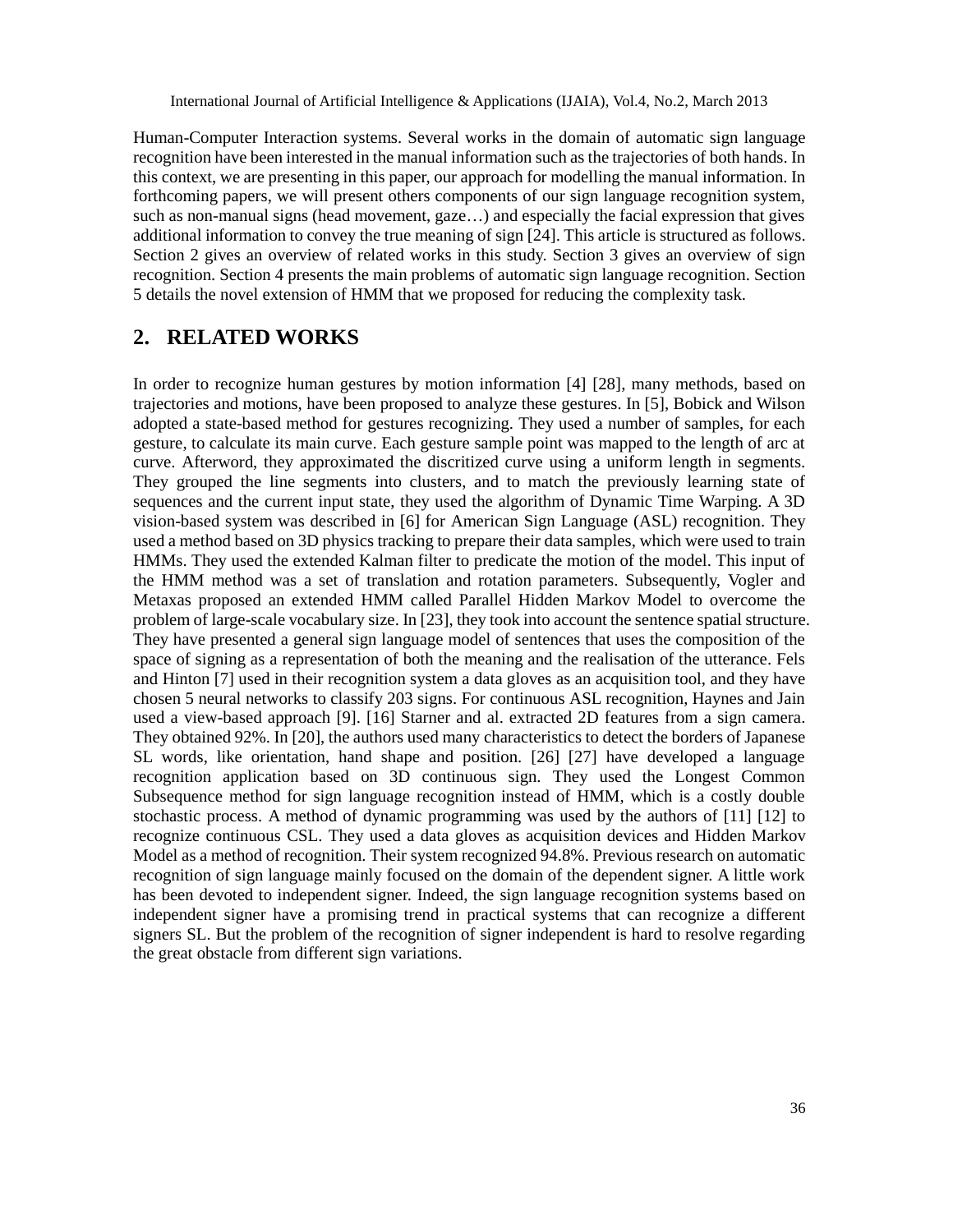|                                                                                                                                                                                                              | Method Capture Methods        | Recognition<br>algorithm | Summary                                         |
|--------------------------------------------------------------------------------------------------------------------------------------------------------------------------------------------------------------|-------------------------------|--------------------------|-------------------------------------------------|
| $[14]$                                                                                                                                                                                                       | Image moments                 | <b>HMM</b>               | Recognize a set of 6 users defined              |
|                                                                                                                                                                                                              |                               |                          | hand gestures in a restrictive                  |
|                                                                                                                                                                                                              |                               |                          | back-ground                                     |
| $[16]$                                                                                                                                                                                                       | Colored glove                 | <b>HMM</b>               | Specifically designed to recognize              |
|                                                                                                                                                                                                              | or skin tone blobs            |                          | a set of 40 ASL                                 |
| $\left[ 8\right]$                                                                                                                                                                                            | Data glove                    | Multilayer               | Extract motion information                      |
|                                                                                                                                                                                                              |                               | neural                   | using data gloves and train neural              |
|                                                                                                                                                                                                              |                               | network                  | networks for speech synthesizer                 |
|                                                                                                                                                                                                              |                               | network                  | control                                         |
| $[15]$                                                                                                                                                                                                       | Colored marker                | HMM and                  | Recognize 6 visual events based on              |
|                                                                                                                                                                                                              |                               | predicate                | predicate calculus in which each                |
|                                                                                                                                                                                                              |                               | calculus                 | predicate is maximally estimated                |
|                                                                                                                                                                                                              |                               |                          | from trained hidden Markov models               |
| $[5] % \includegraphics[width=0.9\columnwidth]{figures/fig_1a} \caption{The 3D (top) of the parameter $\Omega$ in the left and right. The left is the same time, the right is the same time.} \label{fig:1}$ | Data glove template Principal |                          | Recognize various gestures extracted            |
|                                                                                                                                                                                                              |                               | curve                    | from using motion trajectories                  |
|                                                                                                                                                                                                              |                               | and DTW                  | magnetic sensors or Eigen templates             |
|                                                                                                                                                                                                              |                               |                          | of hand images in restrictive                   |
|                                                                                                                                                                                                              |                               |                          | back-ground                                     |
| $[13]$                                                                                                                                                                                                       | Data glove                    |                          | Parametrized Extract 3D locations of hand using |
|                                                                                                                                                                                                              |                               | <b>HMM</b>               | stereo cameras and skin color to                |
|                                                                                                                                                                                                              |                               |                          | recognize a set of 32 size gestures             |
| [1]                                                                                                                                                                                                          | 3D camera system              | <b>HMM</b>               | Develop parallel HMMs to recognize              |
|                                                                                                                                                                                                              | with physics model            |                          | 22 ASL gestures with a 3D camera                |
|                                                                                                                                                                                                              |                               |                          | system                                          |

Table 1. Gesture recognition methods

# **3. SIGN lANGUAGE OVERVIEW**

## **3.1 Lexical Meaning Expression**

The linguists of sign language make out the basic components of a sign as corresponding of the handshape, location, hand orientation and movement. Handshape means the fingers configurations, location means where the hand is localized relatively to a parts of body and orientation means the direction in which the fingers and palm are pointing. The movement of hand draws out a trajectory in the signing space. Stokoe, who proposed the first phonological sign language model, accentuates the simultaneous presentation of these components. The model of Liddell and Johnson [18] accentuated the sequentiality organization of these components. They defined the segments of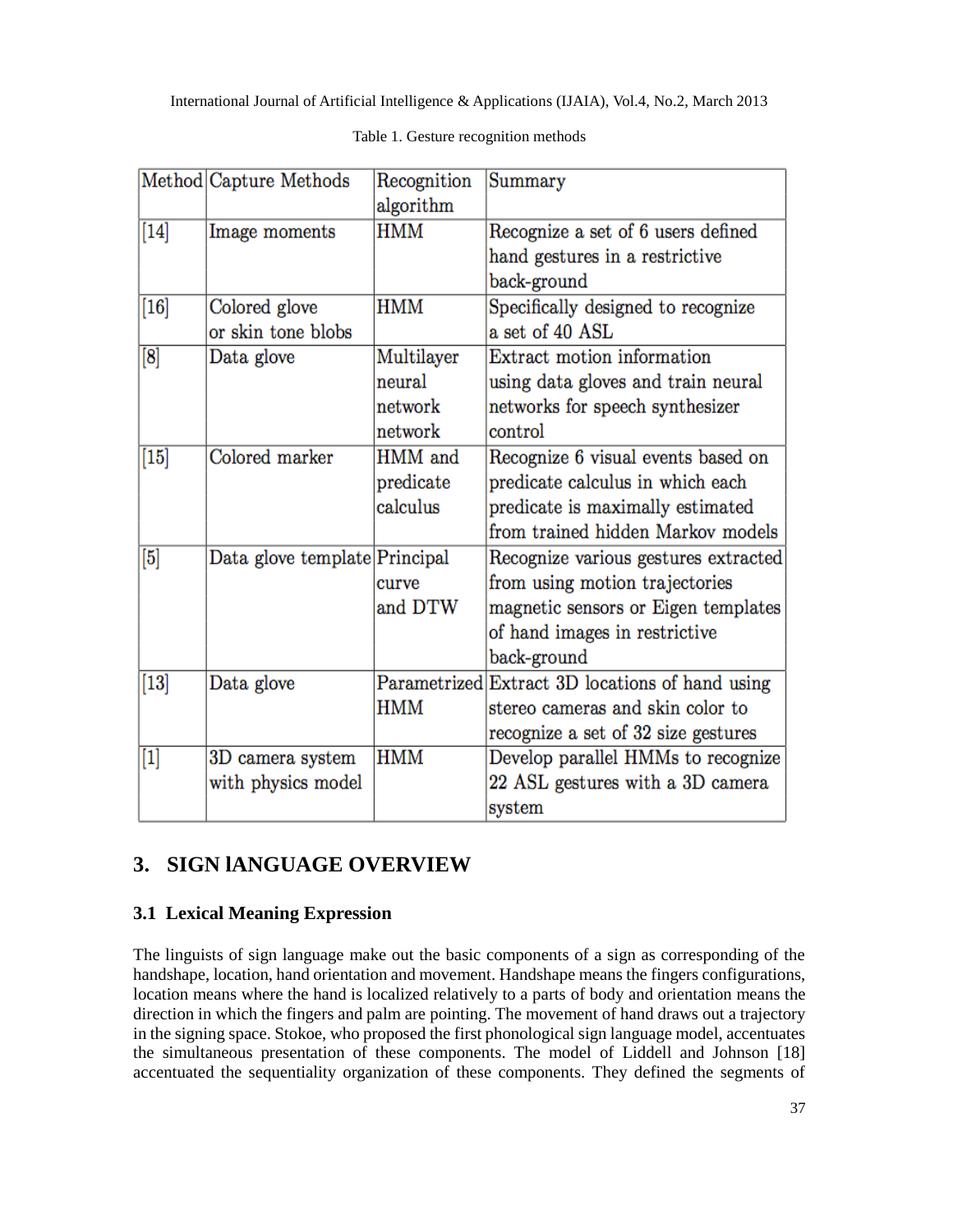movement as short periods during which some sign component is in transition. The segments of hold are short periods when all these components are static. The aim of many novel models is to represent the sequential and the simultaneous signs structure and it would look that the adopted SL recognition system must be capable to model sequential and simultaneous structures. Different researchers used constituent parts of signs for classification systems. All signs parts are very important as manifested by the signs unit existence, which differs in only one of the principal components. When signs take place in a continuous video to product utterances, the hand must change the position from the ending of one sign to the starting of the next sign. At the same time, the orientation and the handshape also change from the ending orientation and handshape of one sign to the starting orientation and handshape of the next sign. These periods of transition from one position to another are called movement epenthesis and they do not represent any part of signs. The production of continuous signs processes with the same effects of the co-articulation in speech language, where the preceding and succeeding signs utter the sign appearance. However, these movements epenthesis are not presented in all signs. Hence, the movement epenthesis presents often times during the production of a continuous signs and should be analyzed first, before dealing with the different phonological aspects. Extraction and classification feature methods are affected by some signing aspects, especially for approaches based on vision. First, when a sign gesture is produced, the hand may be placed in different orientations with consideration to the morphological signers body and a fixed orientation of the hand cannot be supposed. Second, different movements types are included in signs production. Generally, the movement represent the whole hand drawing a general 3D trajectory. However, there are many signs whose only represent local movements, such as changing the orientation of the hand by moving the fingers or deforming the wrist. Third, the two hands often occlude or touch each other when captured from only one field of view and the hands partially occlude the face in some signs. Hence, handling the occlusion is an important step.

#### **3.2 Grammatical Processes**

The different changes to the sign aspect during the production of continuous signs do not change the sign meaning. However, there are other amendments to one or more sign components, which affect the meaning of sign, and these are concisely described in this section. Usually, the meanings transmitted through these changes are related to the verbs aspects that include recurrence, frequency, permanence, intensity and duration. Furthermore, the movement of sign can be changed through its tension, rhythm, trajectory shape and rate. [17] list between 8 and 11 types of possible inflections for temporal aspect. The agreement of person (first person, second person, or third person) is an another type of inflection that can be presented. Here, the verb designates its object and subject by a modification in the direction of movement with corresponding modifications in its start and end position, and the orientation of hand. Verbs can be changed simultaneously for number agreement and person. Many other samples of grammatical aspects which turn out in orderly changes in the appearance of sign involve categorical derivation of nouns from verbs, inflections, compound signs and numerical incorporation. Categorical inflections are used for the accentuation intention and are shown across repetition in the movement of sign, with tension throughout. In a classic system of sign language recognition, data are dealt together in only one block. However, both hands would be represented as a single block. At this level, us show that this system type of recognition looks not well adapted to features of SL. To facilate sign language analysis sentences and to associate lexical level to superior level, the authors of [25] have proposed a computational model for signing space construction that can be related to the grammar of sign language.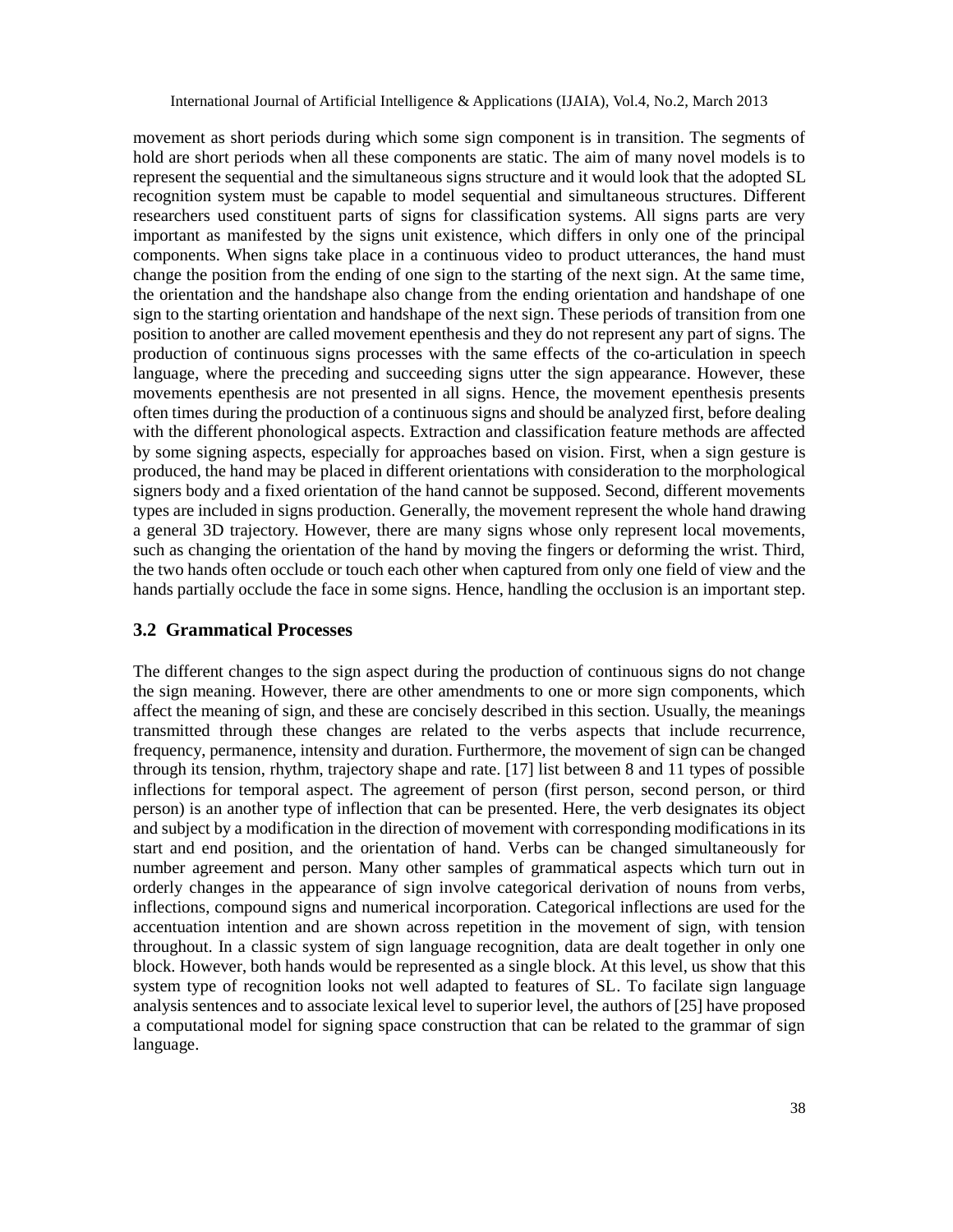#### **3.3 Non-manual gestures**

For non-manual, we mean the movement of the head, eyebrows, eyelids, cheeks, nose, mouth, shoulders and torso and the direction of gaze. This section presents the non-manual gestures based on the current knowledge, particularly their linguistic functions, to propose a reflection at all levels of sign languages. The non-manual elements, in particular, the facial expression have long been put aside by linguists. Subsequently, the non-manual elements evoked on many occasions for their linguistics roles but without having been specific studies. The non-manual elements intervene at the lexical level in four cases :

- In the constitution of a standard sign.
- The distinction between two signs.
- The distinction between the object and its action and/or use.
- In the modifiers realization (adjectives, adverbs, etc.).

The non-manual elements intervene also on the utterances. It has a comparable role to the punctuation in writing or the tone of the speech. Thus, it is essential to the proper understanding of the final message. These elements present also an important role in the segmentation of utterances and in particular to delimit syntactic groups.

The figure fig.1 shows two signs which have the same manual elements and distinguished through the noon manual elements.



Figure 1: (content) and (pain in the heart)

# **4. MANUAL SIGN RECOGNITION ISSUES**

## **4.1 Lexicon Complexity**

Complexity is a relevant issue in sign language recognition systems when the lexicon has a large size. Since a sign consists of numerous entities occurring together, the lexicon of SL can incorporate a large number of signs [19]. We can obtain HS possible handshapes for each hand, M different movements, L locations, and O orientations. Thus HS\*L\*O\*M possible signs. Furthermore, both hands can be associated together, thus we can have a very large lexicon. Modeling a sign language recognition system for such a lexicon is challenging task. In fact, the signers can not represent all possible combinations. Signs parameters are associated following semantic and grammatical rules. Nevertheless, the resulting lexicon size remains too large. To figure out this problem, instead processing signs parameters like only one block, we decide to deal them separately as in [20] [21]. We can process like in speech recognition system (SRS). In SRS,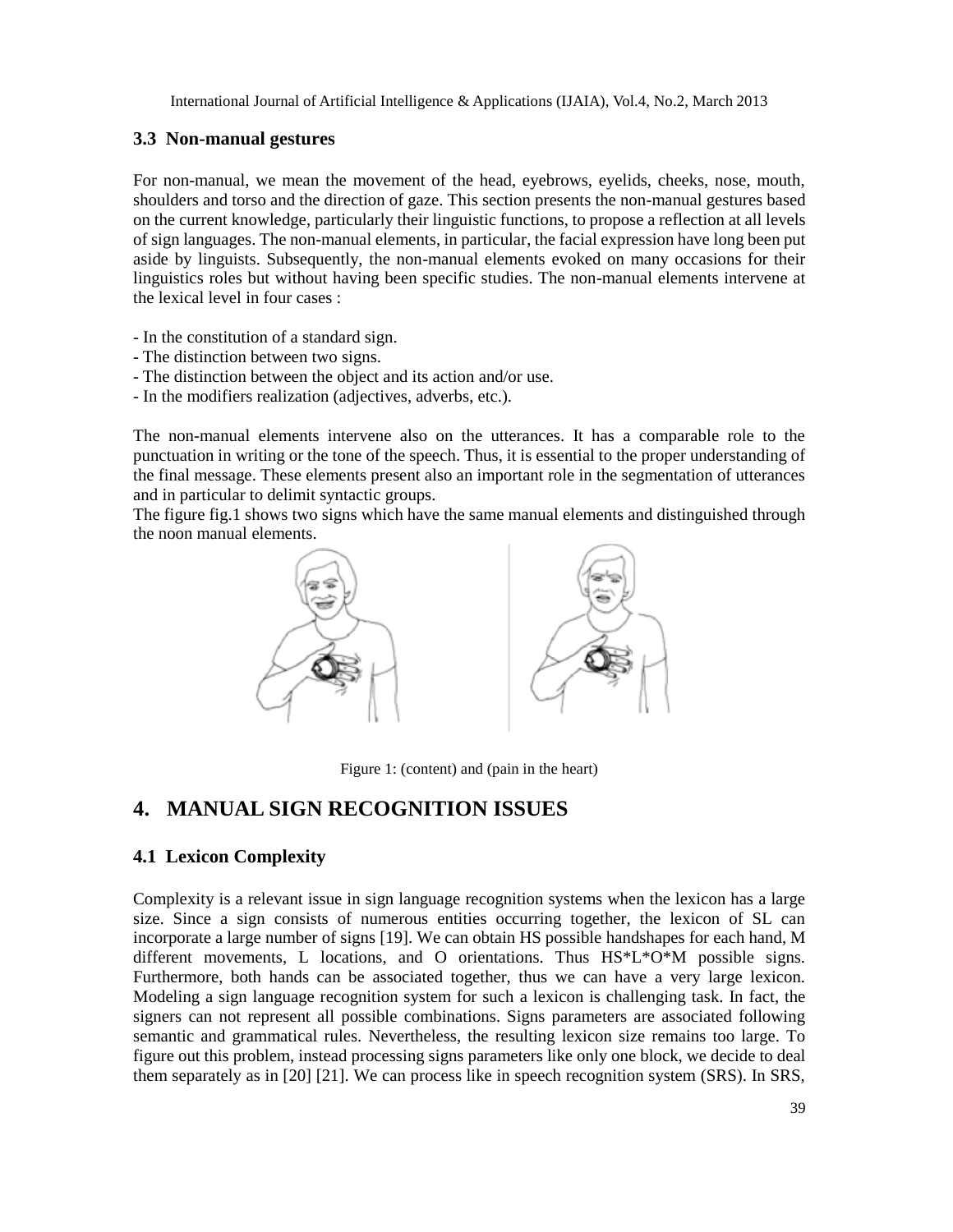the phonemes are recognized instead whole words. But in speech language, phonemes are always successive, while in the parameters of SL, they are often simultaneous. Therefore, establishing a recognition system remains arduous.

#### **4.2 Role of both hands in signing space**

There are three kinds of interactions between right and left hands. Either both hands creates together a sign, or only one hand produce a sign, or each hand creates a sign and those signs can be completely independent or have a relationships. The problem is being able to set aside each instance. Thus, we will not recognize a sign produced with both hands when there are two different signs executed at the same time. To differentiate these two cases, the similarity parameters measure between both hands is unusable, because Signs produced with two hands, may be entirely synchronous, as well as correlated and not having a similarity between parameter. It is necessary to find the two other existing relationships between hands. When both hands produces two different signs with a relationship of dominant / dominated hand, there are points of synchronization between the different signs. However, both hands will be structured in a manner that supply informations. Nevertheless, during a brief time, the two hands are structured in order to supply the spatial informations. Thus, we demand to be capable to capture this especial period in order to represent this spatial relationships. Even if the information transmitted by the two hands is only spatial, the relationship between both hands is spatio-temporal.

#### **4.3 Translation of non-standard Sign**

The third issue concerns the non standard signs translation, and this is a very difficult problem. Currently, only a little part of those signs has been accounted by systems dealing with sign recognition [22] [23]. Classifiers, size and shape specifiers represent a part of non-standard signs. The utterance and its context give a meaning. Classifiers are frequently associated to a standard sign which has been previously produced, so it will be an easy task to give a sense to the sign. Unluckily, some classifiers are linked to signs which are produced after them or they are linked to descriptions made with specifiers. Yet, we can develop a possible set of classifiers for signs. Detecting a sens for specifier is more difficult, because it is particular to what it describes. Therefore, from one characterization to another, signs can widely vary. Unlike the limited lexicons in oral languages, SL contains many signs which can be invented in accordance with needs. The signs specifiers parameters are linked to what they describe. Therefore, new signs can appear for each description. Moreover, the way which the description is done depends on the signers cultural and social context. We need to analyze the utterance and its context to understand these non standard signs. Also, we need to analyze different parameters of those signs for associating them with what is being described. This is not evident, and can only be dealt at the semantic and syntactic level. Primarily, sign language recognition systems work at the lexical level, thus, they are not capable to deal with such signs which are declined or badly represented. We need to use a higher level analyzer to deal these stored signs.

# **5. HIDDEN MARKOV MODEL**

From a set of N states  $C_i$ , the transitions from two states can be described, at each time step t, as a stochastic process. The probability of transition to reach state Ci in the first time step is mentioned as the probability of transition  $a_{ij}$  of state  $C_i$  to another state  $C_j$  only depends on the preceding states, this process is called Markov chain. The additional hypothesis, that the current transition only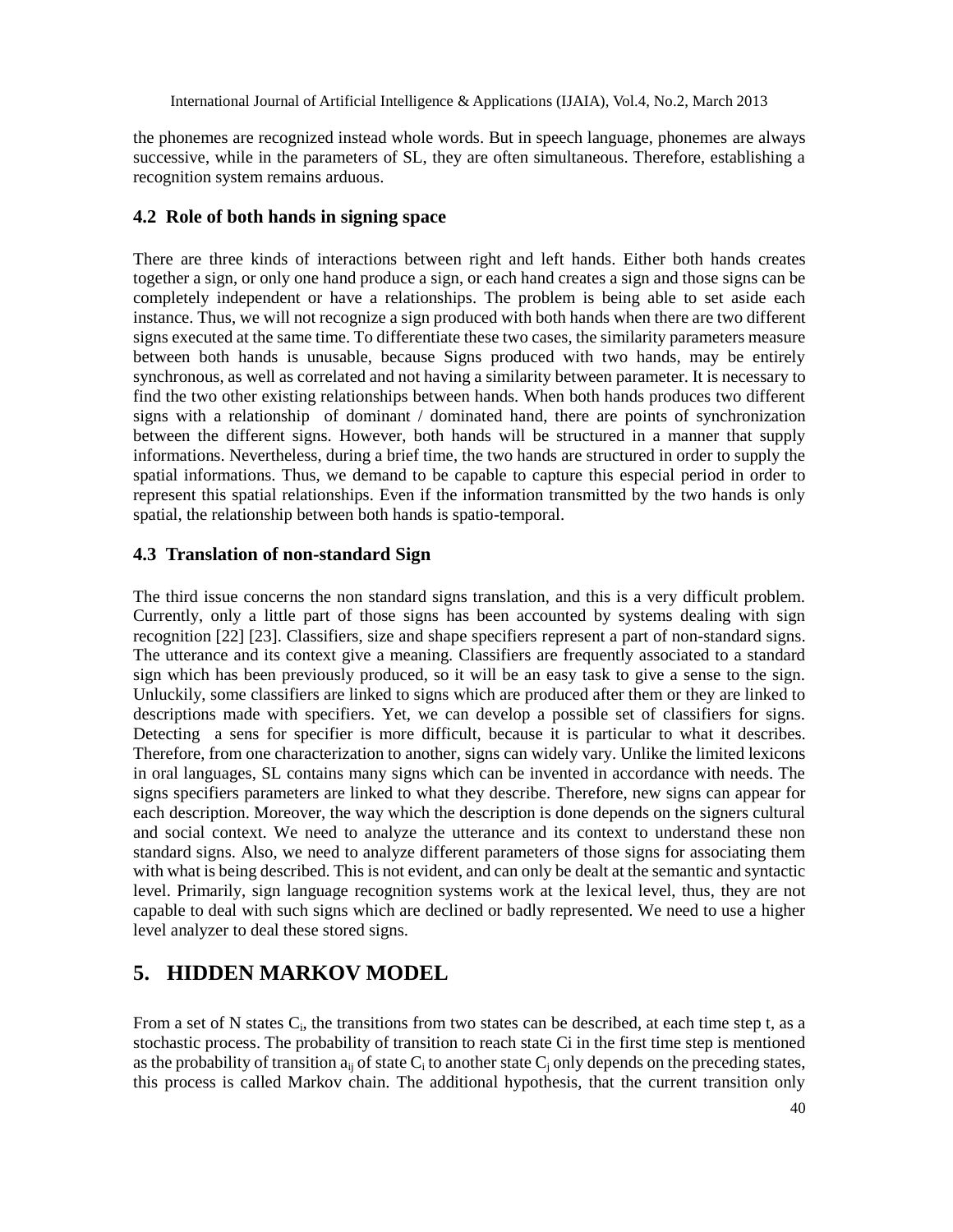depends on the preceding state leads to a first order Markov chain. A second stochastic process can be defined, that produces a symbol vectors x at each time step t. The Using HMM for sign recognition is motivated by the successful application of probability of emission of a vector x wich not depends on the way that the state was attained but only depends on the current state. The density of emission probability  $y_i(x)$  for vector x at state Ci can either be continuous or discrete. This process is a doubly stochastic and called a Hidden Markov Model (HMM) if the sequence of state are not observable, but not the vectors x. A HMM H is defined as follows  $H = (x, A, B)$ . x represent the vector of the initial probabilities of transition , the NxN matrix A denotes the probabilities of transition a, from state  $C_i$  to  $C_j$  and finally, B represents the emission densities vector  $yi(x)$  of each state.



Figure 2: Hidden Markov Model

Using HMM for sign recognition is motivated by the successful application of the techniques of Hidden Markov Model to speech recognition issues. The similar points between speech and sign suggest that effective techniques for one problem may be effective for the other as well. First, like spoken languages, gestures vary according to position, social factors, and time. Second, the movements of body, like the sounds in speech, transmit certain meanings. Third, signs regularities performances while speaking are similar to syntactic rules. Therefore, the methods elaborate by linguistic may be used in sign recognition. Sign recognition has its own characteristics and issues. Meaningful signs may be complex to deal, containing simultaneous movements. However, the complicated signs should be facilely specifiable. Generally, signs can be specified either by description or by example. Earlier, each system has a training stage in which samples of different signs are collected to train the models. These models are the all gestures representations that will be recognized by the system. In the latter specification method, a description of each sign is written with a a formal language of SL, in which the syntax is specified for each sign. Evidently, the description method has less flexibility than the example method. One potential inconvenience of example specification is difficult to specify the eligible variation between signs of a given class. If the parameters of the model were determined by the most likely performance criterion, this problem would be avoided. Because sign is an expressive motion, it is evident to describe a movement across a sequential model. Based on these criterions, Hiddem Markov Model is appropriate for sign recognition. A multi-dimensional HMM is capable to deal with multichannel signs which are general cases of sign language recognition.

#### **5.1 Independent channels**

In speech, phonemes occur in sequence, but in sign languages can occur in parallel. Some signs are produced with two hands, so they must be modelled. Many approaches highlighted the massive complexity of the simultaneous aspects modelling of sign languages. It is infeasible to model all these combinations for two reasons. First, the computational and the modelling viewpoint. Second, it would be impossible to gather sufficient data for all these combinations. The main solution is to find a way to extinguish the simultaneous events from one another. However, it is viable to seem at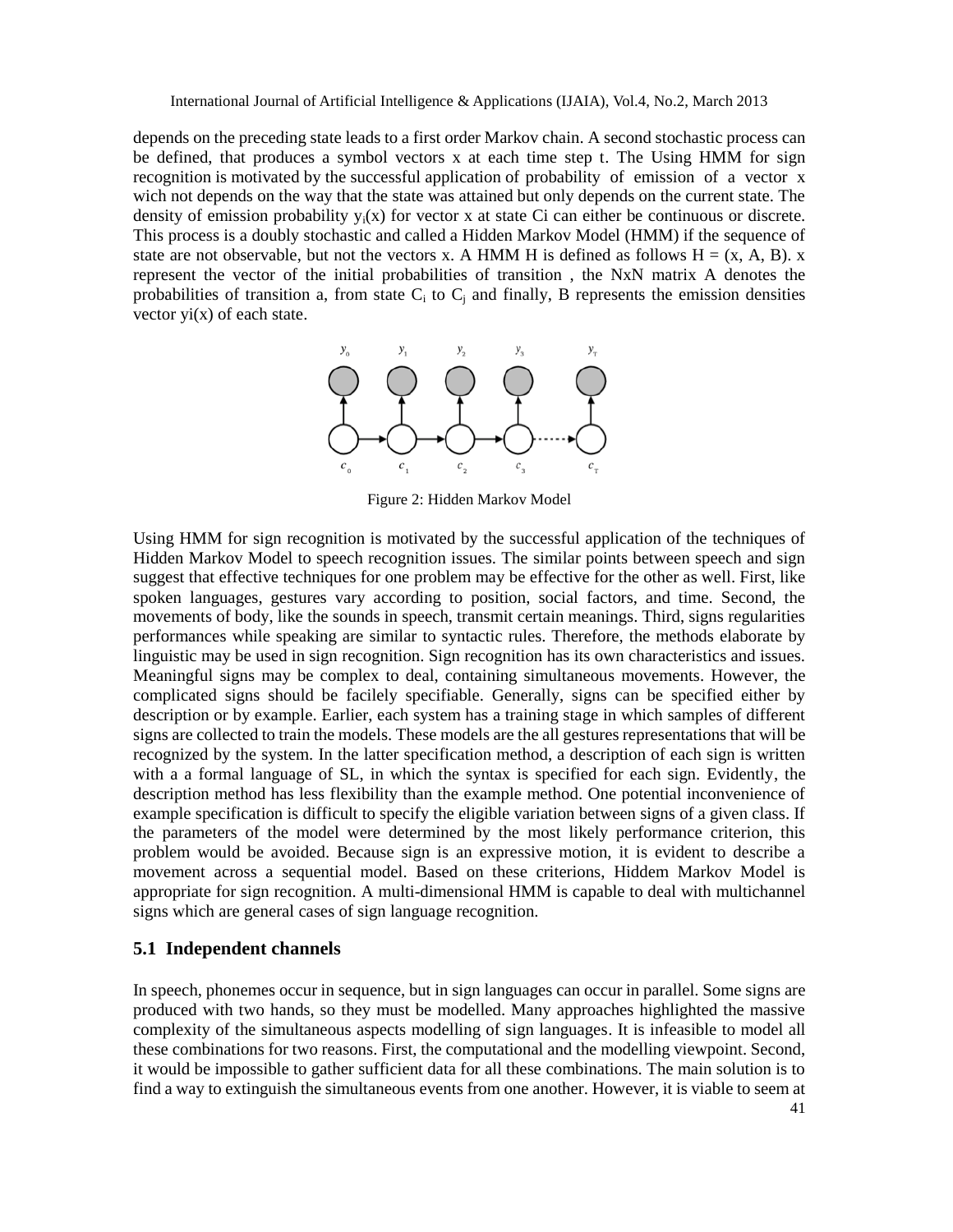only one event at a time. The idea of this approach comes from many researchers in linguistic field into sign languages, especially into French Sign Language (FSL), most of which concentrated on a particular various aspect of the features. Each hand had their own features such as the hand shape, orientation or position. Splitting the manual and non-manual components within independent channels allows a major reduction in the modelling complexity task. Thus, it is not needful to envisage all possible phonemes combinations. Instead, we model the phonemes in a single channel. Each channel contain a reduced number of different Hidden Markov Models to represent the phonemes. Therefore, phonemes combinations are easy to reliate together at time of recognition, especially in association with the parallel HMM. phonemes. Therefore, phonemes combinations are easy to reliate together at time of recognition,<br>especially in association with the parallel HMM.<br>5.2 Three parallel channels<br>Conventional HMMs are an unsuitable choice for SL only one event at a time. The idea of this approach comes from many researchers in linguistic field<br>into sign languages, especially into French Sign Language (FSL), most of which concentrated on a<br>particular various aspect orientation or position. Splitting the manual and non-manual components within independent<br>channels allows a major reduction in the modelling complexity task. Thus, it is not needful to<br>envisage all possible phonemes combi

#### **5.2 Three parallel channels**

only able to model single event. However, they should merging the different channels into a single event, forcing them to acquire in a coupled manner, which is poor for many systems that demand modelling of different simultaneous processes. For example, if a sign, produced with only one hand, precedes a sign performed with both hands, the dominate hand moves often to the position requisite by the sign performed with both hands before the dominant hand starts to make it, at a slightly inconclusive point in time. If the different channels wee too closely coupled, the dominate hand movement would be impossible to capture. Unfortunately, this extension cannot solve the key modelling complexity problem of French sign language. This approach needs to train the different interactions between these channels. Thus, there would require to be sufficient training examples usable for all possible interaction between FSL phonemes through channels. Therefore, it is necessary to make a novel extension to HMMs that allow phonemes combinations decoupling, and to model them at recognition moment, instead of training moment. We describe now the proposed three channels parallel HMMs as a possible solution. We model each channel Ci with independent HMM with separate output. ingle event. However, they should merging the different channels into a single<br>to acquire in a coupled manner, which is poor for many systems that demand<br>ent simultaneous processes. For example, if a sign, produced with on slightly inconclusive point in time. If the different channels wee too closely coupled, the dominate<br>hand movement would be impossible to capture. Unfortunately, this extension cannot solve the key<br>modelling complexity pro



Figure 3: Three channels parallel HMM

The separate channels of parallel HMM progress independently from one to another and they have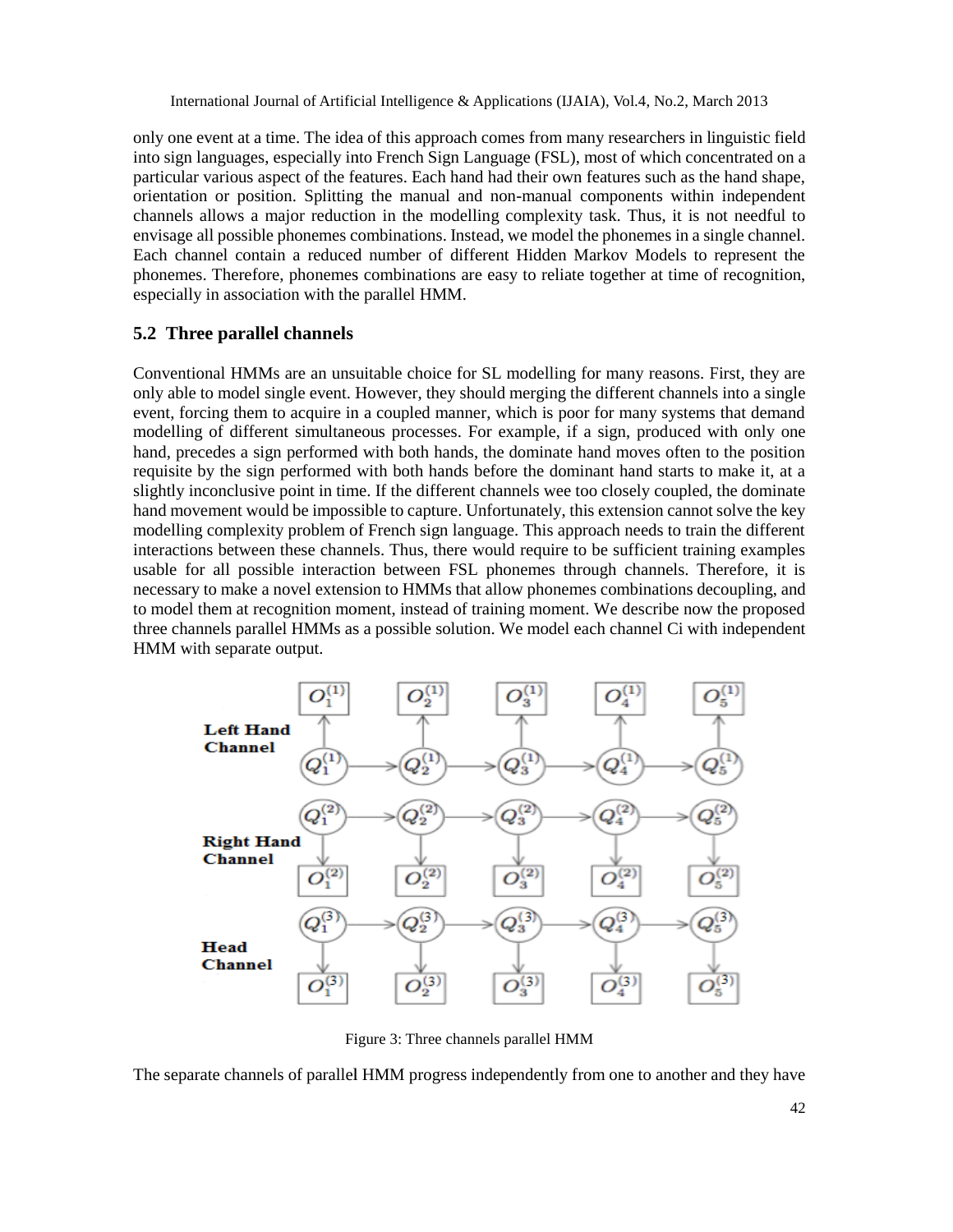autonomous output. However, it is possible to train independently the different channels, and to set the different channels together at recognition moment. Using this novel approach, we have to reduce the FSL modelling complexity, because, instead to perform all phonemes possible combinations, we are invited to consider each phoneme by itself. Thus, the total number of hidden Markov model needed is only the sum, instead of the product of all phonemes. At recognition time, it is indispensable to consolidate some informations from the HMM representing the three different channels. The recognition algorithm should find the maximum joint probability of the three channels that is :  $\mathcal{L}$  and  $\mathcal{L}$  and  $\mathcal{L}$ **Contract Contract** 

$$
\max_{\substack{\mathbf{Q}^{(1)},\ldots,\mathbf{Q}^{(C)} \\ \mathbf{Q}^{(1)},\ldots,\mathbf{Q}^{(C)}}}\left\{\log P(\mathbf{Q}^{(1)},\ldots,\mathbf{Q}^{(C)},\mathbf{O}^{(1)},\ldots,\mathbf{O}^{(C)}|\lambda^{(1)},\ldots,\lambda^{(C)})\right\} = \\ \max_{\substack{\mathbf{Q}^{(1)},\ldots,\mathbf{Q}^{(C)}} \\ \mathbf{Q}^{(1)},\ldots,\mathbf{Q}^{(C)}}}\left\{\sum_{c=1}^{C}\log P(\mathbf{Q}^{(c)},\mathbf{O}^{(c)}|\lambda^{(c)})\right\}.
$$

Where  $Q^{(c)}$  is the state sequence of channel c, 1 c C, with observation sequence  $O^{(c)}$  through the HMM network <sup>(c)</sup>. Recall that this observation sequence corresponds to some unknown sign sequence in channel c, which is to be recognized. Because in Parallel HMMs the channels are independent, the merged information consists of the product of the probabilities of the individual channels or the sum of the log probabilities.

# **6. CONCLUSION**

Seeing that the two hands are represented by independent channels of communication produces different relationships between signs produced by left hand and those produced by right hand and the important role of the head to complete the sign meaning. We can not neglect those relationships because they convey in formations which are very needful to the recognition system. We have decribed a new method for FSL recognition, wich is based on phonological modeling of sign language. We have presented Parallel Hidden Markov Model with three independent channels wich represent respectively the right hand, the left hand and the head. This recognition method has the potential to manage a large-scale vocabularies than the majority of current and past research that have been used into sign language recognition.

#### **REFERENCES**

- [1] Vogler, C.P.: American sign language recognition : reducing the complexity of the task with phoneme-based modeling and parallel hidden markov models. PhD thesis, University of Pennsylvania, Philadelphia, PA, USA. Supervisor-Dimitris N. Metaxas (2003)
- [2] Lefebvre-Albaret,F.: Automatic processing of videos FSL: Modeling and operating phonological constraints of movement. PhD thesis, University of Toulouse III - Paul Sabatier (2010)
- [3] Freeman, W.T., Anderson, D., Beardsley, P. , Dodge, C. , Kage, H., Kyuma, K., Miyake, Y. : Computer vision for interactive computer graphics, IEEE Computer Graphics and Applications 18 (3) 4253 (1998)
- [4] Johansson, G. : a Visual Perception of Biological Motion and a Model for Its Analysis, Perception and Psychophysics, vol. 73, no. 2, pp. 201-211 (1973)
- [5] Bobick, A.F., Wilson, A.D. : A State-Based Approach to the Representation and Recognition of Gesture,